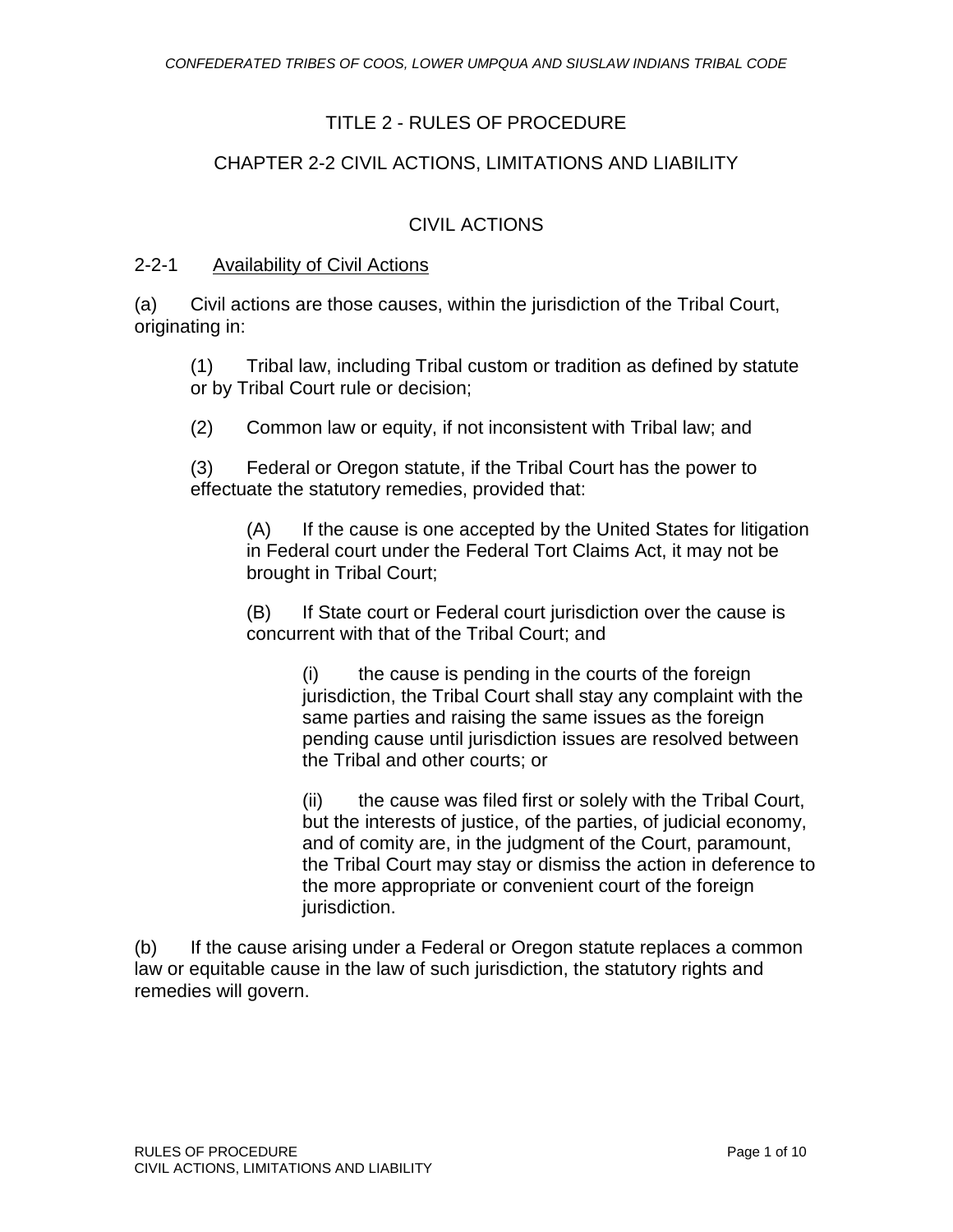# 2-2-2 Laws Applicable in Civil Actions

(a) In all civil cases, the Tribal Court shall apply applicable laws of the United States, applicable regulations of the Interior Department, and written laws or ordinances of the CTCLUSI.

(b) Where necessary, the Court shall apply the laws of traditional custom and usage as are generally accepted by the Tribes. Where there is doubt as to custom or traditional laws, the Court shall obtain the advice of at least two impartial Tribal elders or a committee who are familiar with the custom and usages.

(c) The laws of any state are not binding upon the Tribal Court, but may be used as guidelines for establishment of a Tribal common law.

(d) Tribal Courts shall not be bound by the law of any other jurisdiction unless required by applicable federal law, CTCLUSI Tribal law or CTCLUSI Court of Appeals case law.

(e) Pursuant to 25 U.S.C.A. 483a(a), foreclosure or sale pursuant to terms of a mortgage or deed of trust to land shall be in accordance with the laws of Oregon, with the exception that under Tribal law a three hundred and sixty (360) day-period to redeem shall be available to debtors in foreclosure actions.

## 2-2-3 Adoption of Foreign Law by Reference or Incorporation

(a) The adoption of any law or other document into this Code or any other ordinance or enactment of the Tribal Council, by reference or incorporation, shall not constitute waiver, cession, or diminishment of any sovereign power of the CTCLUSI to the jurisdiction whose law is adopted, but shall result in such law becoming the law of the CTCLUSI Tribes. In such an instance, the omission of any part of that law from the part adopted shall not be construed as a negative statement about principles embodied in the omitted part, unless such negative statement is expressly made.

(b) Whenever a law or other document of another jurisdiction is adopted by reference or incorporation as the law of the CTCLUSI, the decisions of the courts of that other jurisdiction interpreting such law or other document shall be merely advisory and not binding on the Tribal Courts unless the Tribal Code or any other ordinance or enactment of the Tribal Council expressly so provides.

# 2-2-4 When Action Accrues and Commences

For the purposes of statutes relating to the time within which an action must be commenced:

(a) A claim or cause of action accrues when all elements of the claim or cause exist or have occurred and the right to maintain an action on the claim is complete; and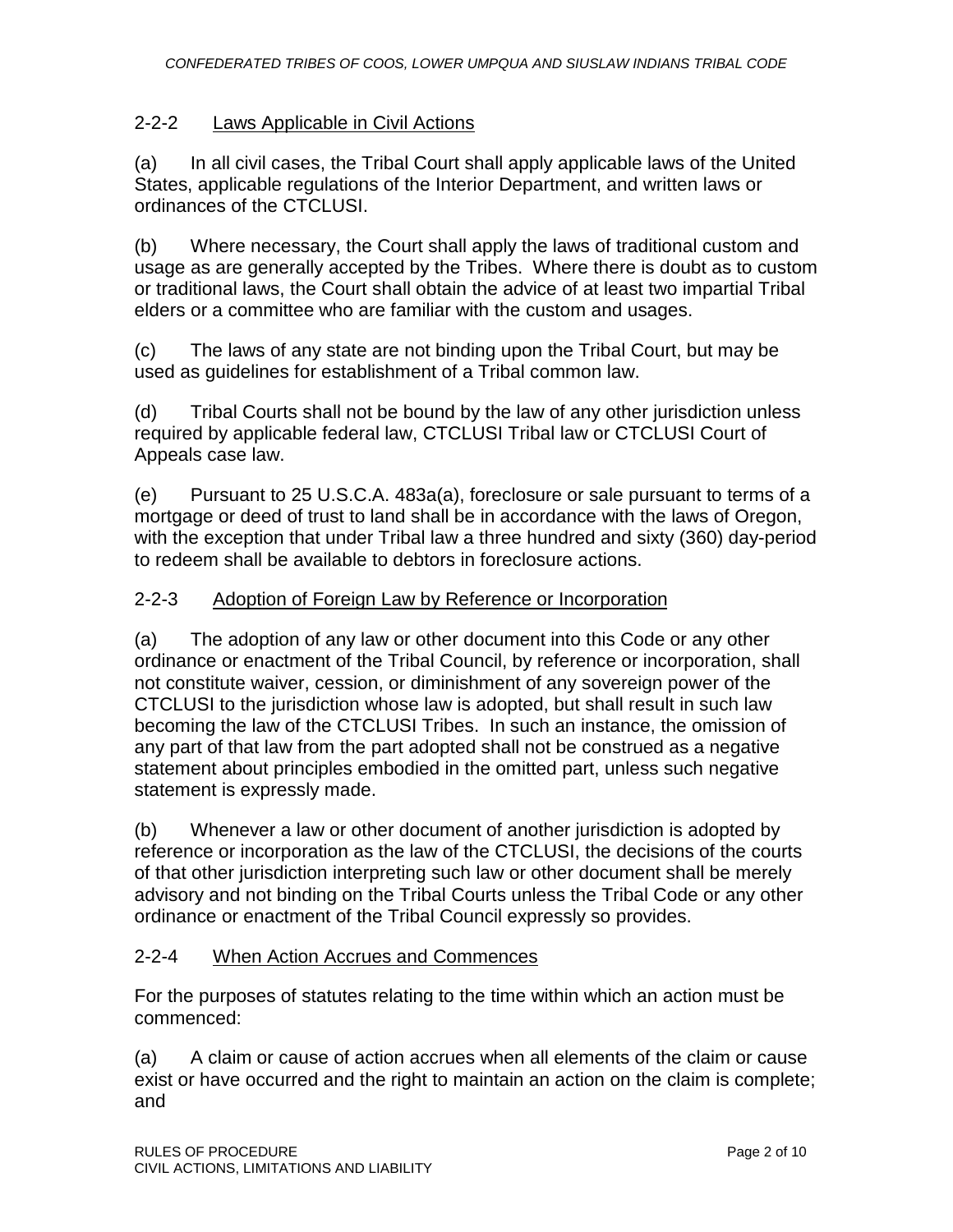# (b) An action is commenced when the complaint is filed.

## 2-2-5 Survival of Cause of Action and Action for Wrongful Death

(a) An action, cause of action, or defense does not abate because of the death or disability of a party or transfer of any interest therein, but whenever the cause of action or defense arose in favor of such party prior to his or her death or disability or transfer of interest, it survives and may be maintained by his or her successors in interest. If the action has not been begun or defense interposed, it may be commenced in the name of his or her successors in interest.

(b) When injuries to and the death of one person are caused by the wrongful act or neglect of another, the personal representative of the decedent's estate may maintain an action for damages against the person causing the death or, if such person be employed by another person who is responsible for his or her conduct, then also against such person.

(c) Actions brought under this section must be combined in one legal action, and any element of damages may be recovered only once.

## 2-2-6 Action by Parent or Guardian for Injury to Child or Ward

Either parent may maintain an action for an injury to a minor child and a guardian for injury to a ward when such injury is caused by the wrongful act or neglect of another. Such action may be maintained against the person causing the injury or, if such person is employed by another person who is responsible for his conduct, also against such other person. If a parent or guardian brings such an action on behalf of a child, the statute of limitations set out in CLUSITC 2-2-22(a) is not tolled during the child's minority.

2-2-7 to 2-2-20 Reserved for Expansion.

# STATUTES OF LIMITATION

#### 2-2-21 Period of Limitation on Civil Actions

(a) Except as otherwise provided by law, a civil action must be commenced within two (2) calendar years of the time the cause of action accrued.

(b) Failure to commence an action within the time provided is a defense that may be waived by a party if not raised in the party's first pleading.

(c) Unless otherwise provided by statute, the period of limitation begins when the claim or cause of action accrues. Lack of knowledge of the claim or cause of action, or of its accrual, by the party to whom it has accrued does not postpone the beginning of the period of limitation.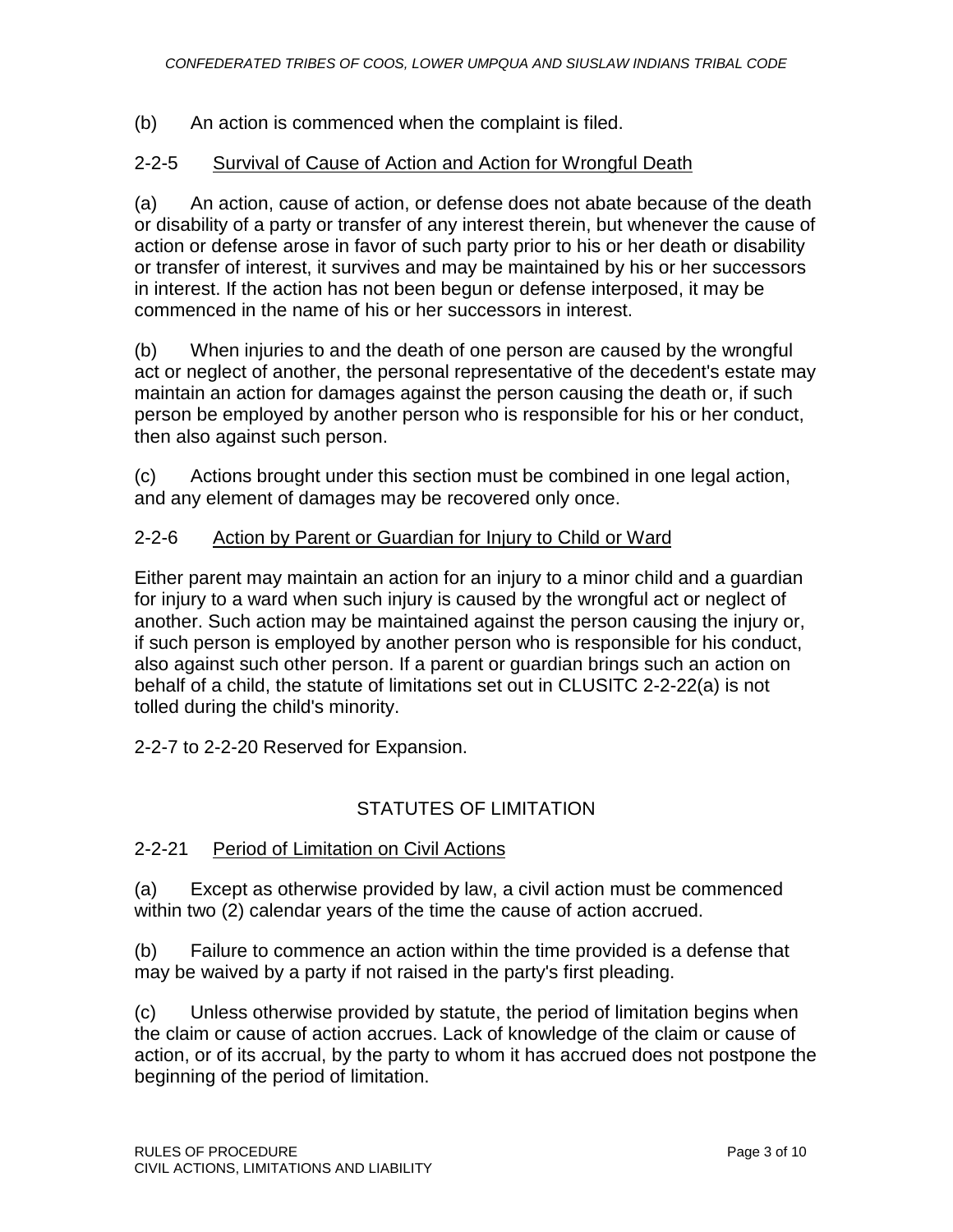(d) Where a right exists but a demand is necessary to entitle a person to maintain an action, the time within which the action must be commenced must be computed from the time when the demand is made, except that where the right grows out of the receipt or detention of money or property by an agent, trustee, attorney, or other person acting in a fiduciary capacity, the time must be computed from the time when the person having the right to make the demand has actual knowledge of the facts upon which that right depends.

(e) The period of limitation does not begin on any claim or cause of action for an injury to person or property until the facts constituting the claim have been discovered or, in the exercise of due diligence, should have been discovered by the injured party if:

(1) The facts constituting the claim are by their nature concealed or selfconcealing; or

(2) Before, during, or after the act causing the injury, the defendant has taken action which prevents the injured party from discovering the injury or its cause.

# 2-2-22 Circumstances which Extend Period of Limitation

The period of limitation is extended in the following circumstances:

(a) If a person entitled to bring an action is, at the time the cause of action accrues, a minor, seriously mentally ill, or imprisoned on a criminal charge or under a sentence for a term less than for life, the time of such disability is not a part of the time limited for commencing the action. However, the time so limited cannot be extended more than 6 years by any such disability except minority. No person may avail himself of a disability unless it existed when his or her right of action accrued.

(b) When a cause of action accrues against a person who is subject to the jurisdiction of the Tribal Court but who is not found within the jurisdiction of the Confederated Tribes of Coos, Lower Umpqua, and Siuslaw Indians of Oregon and cannot be served with process, the action may be commenced within three (3) years after the defendant's return to the tribal jurisdiction. But if, after the cause of action accrues a defendant departs from the tribal jurisdiction and cannot be served with process, the time of his absence is not part of the time limited for the commencement of the action.

(c) If a person entitled to bring an action dies before the expiration of the time limited for the commencement thereof and the cause of action survives, an action may be commenced by the personal representative after the expiration of that time and within one year from the person's death. If a person against whom an action may be brought dies before the expiration of the time limited for the commencement thereof and the cause of action survives, an action may be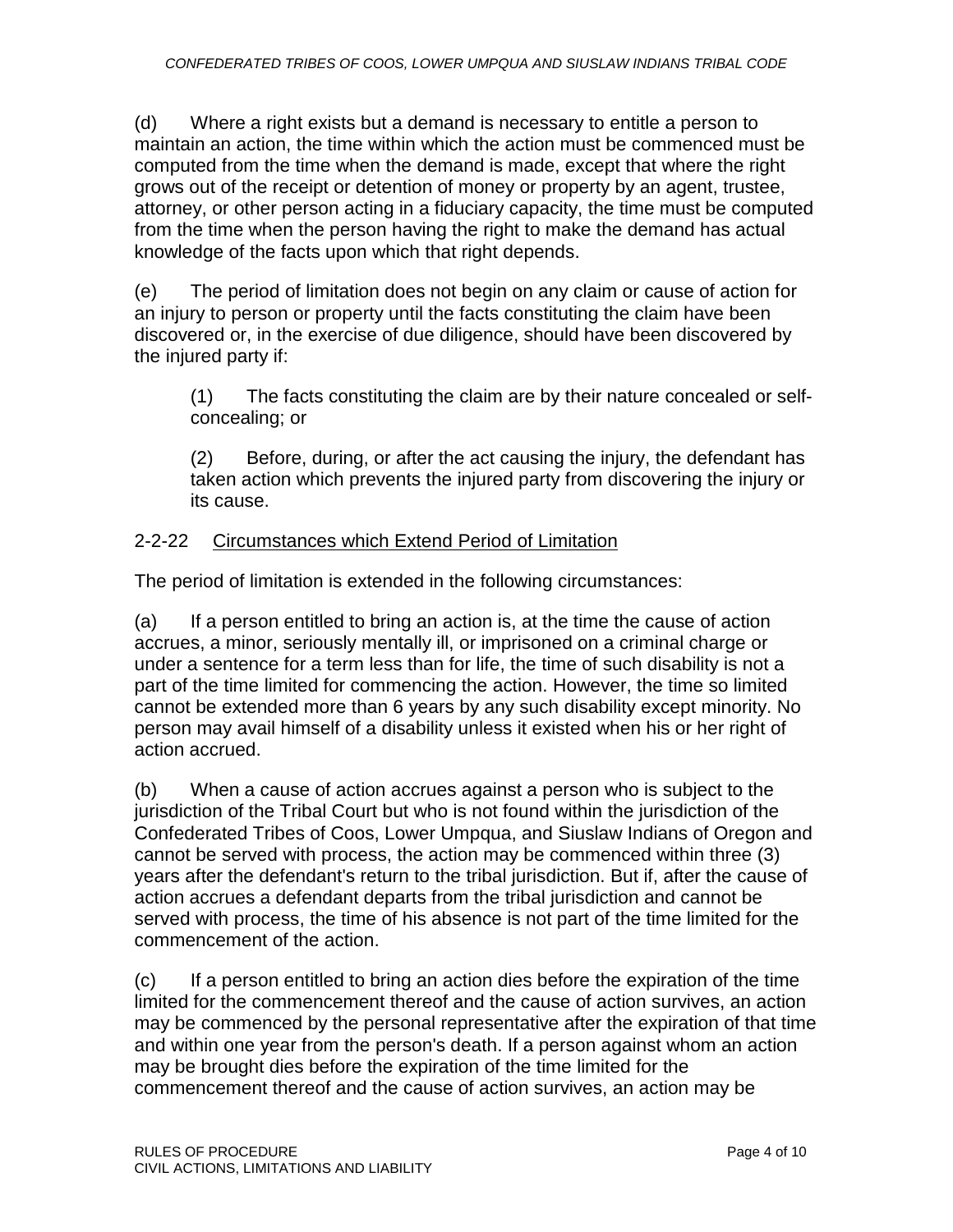commenced against the personal representative after the expiration of that time and within one year after the appointment of the personal representative.

(d) When the commencement of an action is stayed by injunction or other order of the court or judge or statutory prohibition, the time of the continuance of the injunction or prohibition is not part of the time limited for the commencement of the action.

(e) A written acknowledgment, signed by the party to be charged thereby, or a witnessed oral acknowledgment, or the part payment of a debt is sufficient evidence to cause the statute of limitations to begin running anew. Part payment is any payment of principal or interest.

2-2-23 to 2-2-40 Reserve for Expansion.

# TRIBAL GOVERNMENT IMMUNITY

## 2-2-41 Immunity from Suit

The Confederated Tribes of Coos, Lower Umpqua, and Siuslaw Indians of Oregon, as a sovereign government and landowner, and its elected Tribal Council in either their official or personal capacity, as well as Tribal officers, agents and employees acting within the scope of their authority, share sovereign immunity from suit and may not be made parties defendant to a lawsuit without the express, written action of the Tribal Council.

#### 2-2-42 Limited Waivers of Immunity

(a) The Confederated Tribes of Coos, Lower Umpqua, and Siuslaw Indians of Oregon, the Tribal Council, as well as its officers, agents and employees acting within the scope of their authority, may be made a party defendant in a lawsuit in Tribal Court in the following circumstances:

(1) When a claim for injunctive, declaratory or mandamus relief is properly alleged for an abridgment or infringement by an action of Tribal government of any civil or constitutional right of an individual arising under the Tribal Constitution and Bylaws or the Indian Civil Rights Act (25 U.S.C. § 1302); or

(2) When the Tribal Council enacts a Resolution or Ordinance providing for a limited waiver of sovereign immunity for the purposes described therein or when a claim for declaratory relief is brought against the tribes seeking judicial review of the implementation of said Resolution or Ordinance; or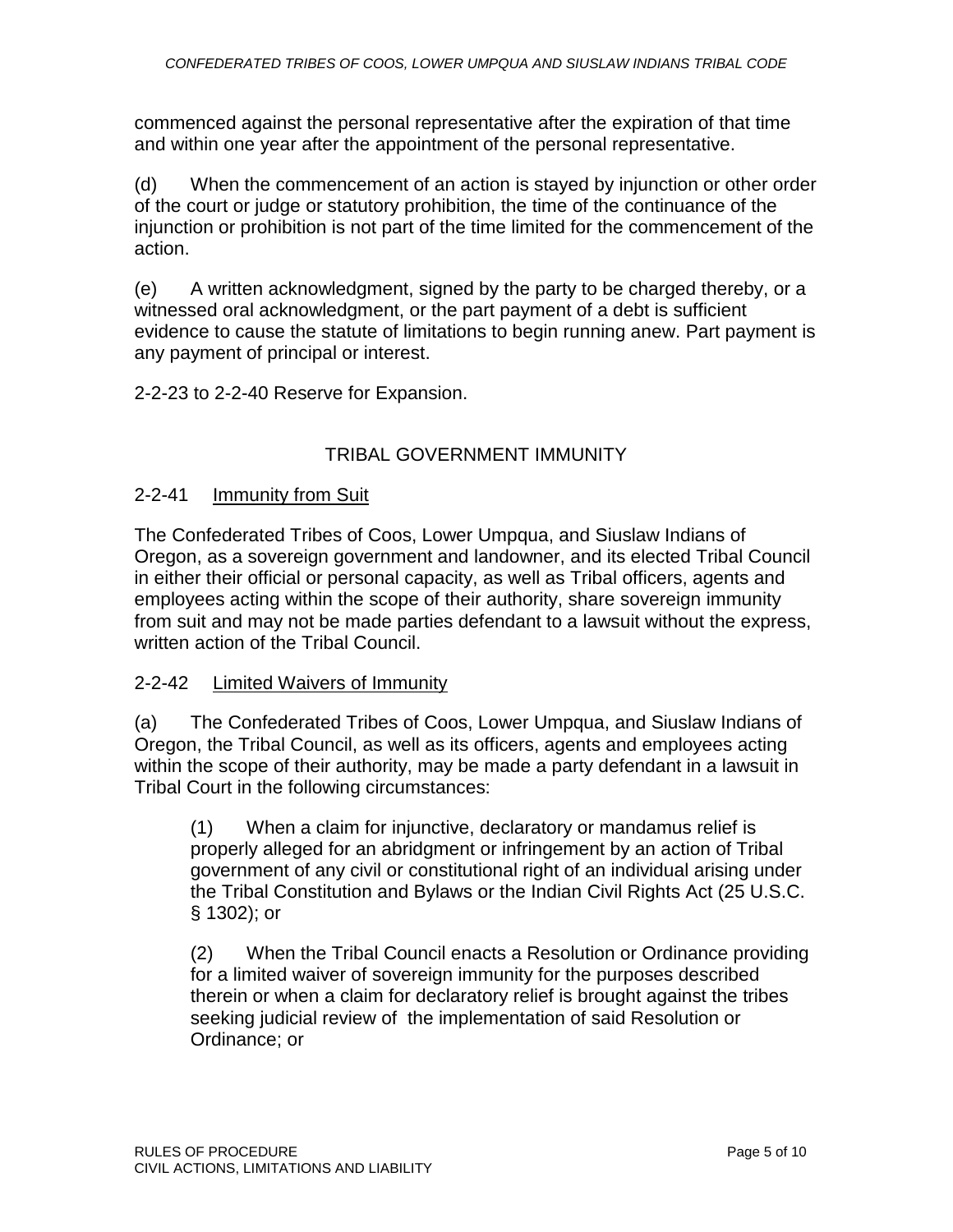(3) When the Tribal Council specifically authorizes intervention as a party in a lawsuit between other parties, but such authorization does not waive immunity to a counter-claim; or

(4) When the Tribal Council enters into a written agreement with the United States pursuant to a federal law that requires the Tribes to purchase liability insurance, and thereby consents to a waiver of immunity to the policy limits; or

(5) When the Tribal Council authorizes, by Ordinance or Resolution, that the Chair of the Tribal Council or designated managers may enter into written contracts which include a limited waiver of sovereign immunity subject to all of the following provisions:

(A) Expressly waiving immunity from suit only for specific performance of the contract;

(B) Limiting execution of any judgment to specific funds, if applicable, and expressly excluding recovery from certain gamingrelated assets denominated by the tribes as "Excluded Assets";

(C) Limiting the forums for dispute resolution to arbitration under this Code or Tribal Court;

(D) At the option of the Chair, requiring that the Contract be interpreted only under Tribal law; and

(E) Requiring that the contract be approved by the Tribal Chair and by Legal Counsel.

(6) When the Tribal Council has entered into a contract of insurance providing coverage for the alleged civil claim and providing for a waiver of immunity in the policy to the limits of the policy.

(b) Corporations owned, in whole or in part, by the Tribes are authorized to sue and be sued according to the term of their enabling acts, articles of incorporation or charter.

(c) Punitive damages may not be recovered in any action against the Tribes, any Tribal entity or any officers, agents or employees of the Tribes or any Tribal entity.

2-2-43 to 2-2-50 Reserved for Expansion.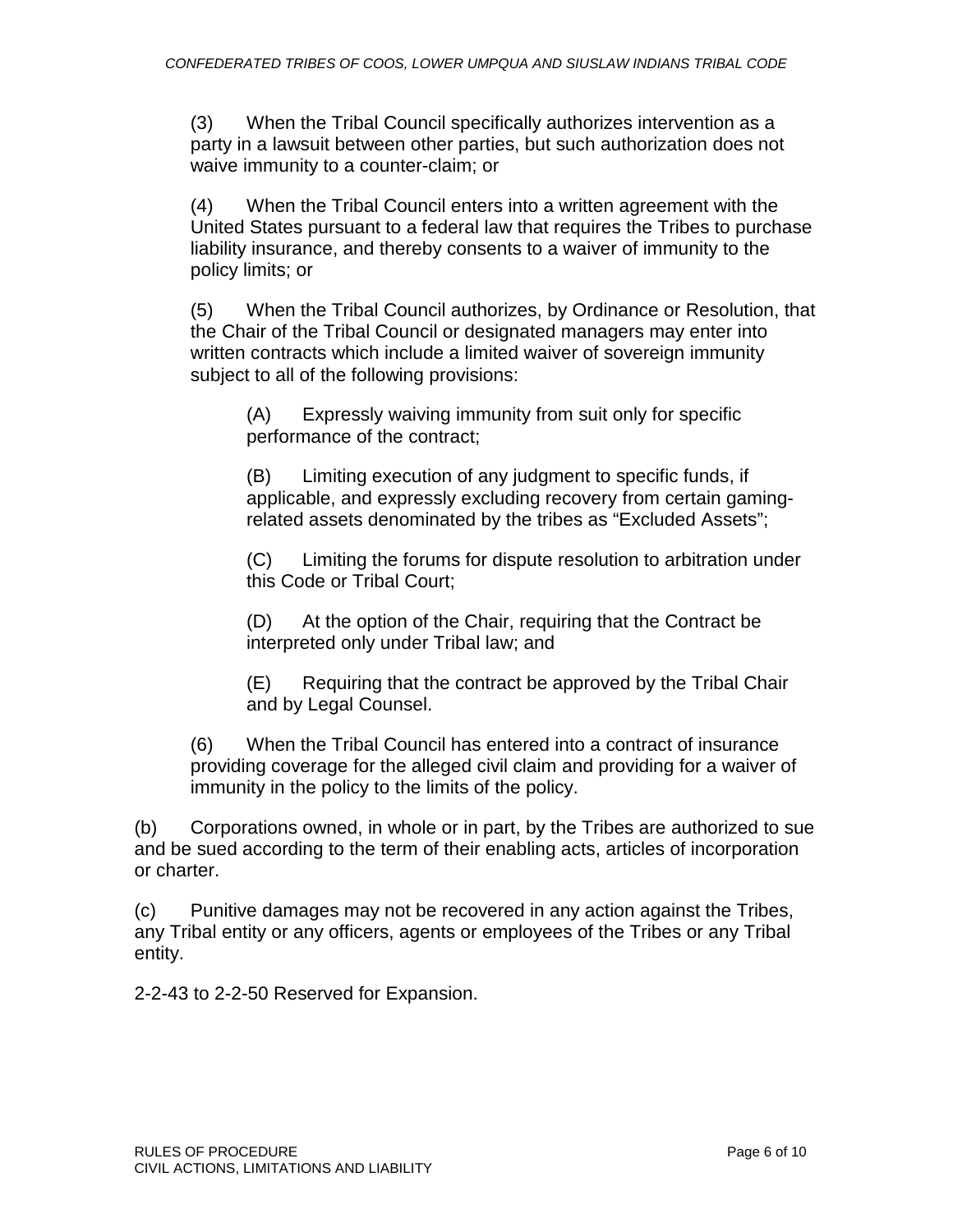### DEFENSE AND INDEMNIFICATION OF TRIBAL OFFICERS, AGENTS AND EMPLOYEES

#### 2-2-51 Purpose

The purpose of this Part is to provide for the defense and indemnification of Tribal Council members, Tribal officers, agents, and employees civilly sued for their actions taken within the course and scope of their employment or official duties. As used hereafter in this Part, "employee" means Tribal Council members, Tribal officers, agents, and employees, but shall not mean a person or other legal entity while acting in the capacity of an independent contractor under contract to the Tribes.

# 2-2-52 Scope

In a noncriminal action brought against any employee for a negligent act, error, or omission, including alleged violations of any civil or constitutional right arising under the Tribal Constitution and Bylaws or the Indian Civil Rights Act, 25 U.S.C. § 1302, or other actionable conduct committed while acting within the course and scope of the employee's office or employment, the Tribes, except as provided in CLUSITC 2-2-56, shall defend the action on behalf of the employee and indemnify employee.

## 2-2-53 Procedure

Upon receiving service of a summons and complaint in a noncriminal action against him or her, the employee shall give prompt written notice to the supervisor, or to the Tribal Council in the case of elected or appointed employees, requesting a defense to the action. Except as provided in CLUSITC 2-2-56, the Tribes shall offer a defense to the action on behalf of the employee. The defense may consist of a defense provided directly by the Tribes. Within ten (10) days after receipt of notice, the Tribes shall notify the employee as to whether they will provide a direct defense. If the Tribes refuse or are unable to provide a direct defense, the defendant employee may retain other legal counsel. Except as provided in CLUSITC 2-2-56, the Tribes shall pay all reasonable expenses relating to the retained defense and pay any judgment for damages entered in the action that may be otherwise payable hereunder.

#### 2-2-54 Indemnification

In any noncriminal action in which a Tribal government employee is a party defendant, the Tribes shall indemnify the employee for any money judgments or legal expenses, including attorney fees, either incurred by the employee or awarded to the claimant or both, to which the employee may be subject as a result of the suit, unless the employee's conduct falls within the exclusions provided in CLUSITC 2-2-56.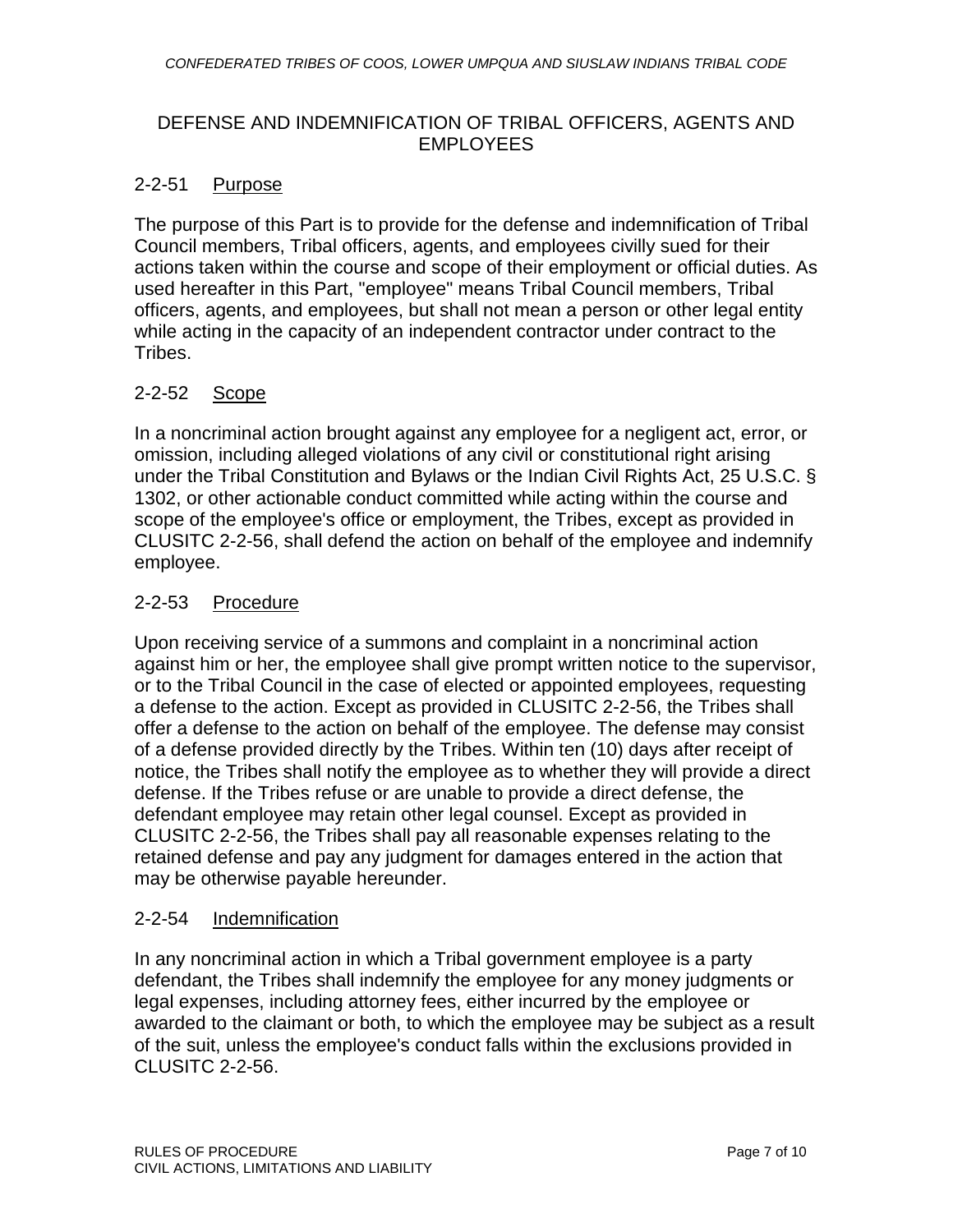## 2-2-55 Bar to Other Actions on Same Subject

Recovery from the Tribes under the provisions of this Title constitutes a complete bar to any action or recovery of damages by the claimant, by reason of the same subject matter, against the employee whose negligence or wrongful act, error or omission or other actionable conduct gave rise to the claim. In any such action against the Tribes, the employee whose conduct gave rise to the suit in whole or in part is immune from liability for the same subject matter if the Tribes acknowledge or are bound by a judicial determination that the conduct upon which the claim is brought arises out of the course and scope of the employee's employment, unless the claim constitutes an exclusion provided in (b) through (d) of CLUSITC 2-2-56.

## 2-2-56 Conduct Not Indemnified

In a noncriminal action in which a Tribal employee is a party defendant, the Tribes shall neither defend nor indemnify the employee for any money judgment or legal expenses, including attorney fees, to which the employee may be subject as a result of the suit if a judicial determination is made that:

(a) The conduct upon which the claim is based constitutes oppression, fraud, or malice, or for any other reason does not arise out of the course and scope of the employee's employment;

(b) The conduct of the employee constitutes a criminal offense;

(c) The employee compromised or settled the claim without the consent of the Tribes; or

(d) The employee did not cooperate in the defense of the case.

#### 2-2-57 Disputed Exclusions

If no judicial determination has been made applying the exclusions described in CLUSITC 2-2-56, the Tribes may determine whether those exclusions apply. If there is a dispute as to whether the exclusions should apply and the Tribes decide they must clarify their obligation to the employee arising under this section by commencing declaratory judgment action or other legal action, the Tribes shall provide a defense or assume the cost of the defense of the employee until a final judgment is rendered in such action holding that the Tribes had no obligation to defend the employee.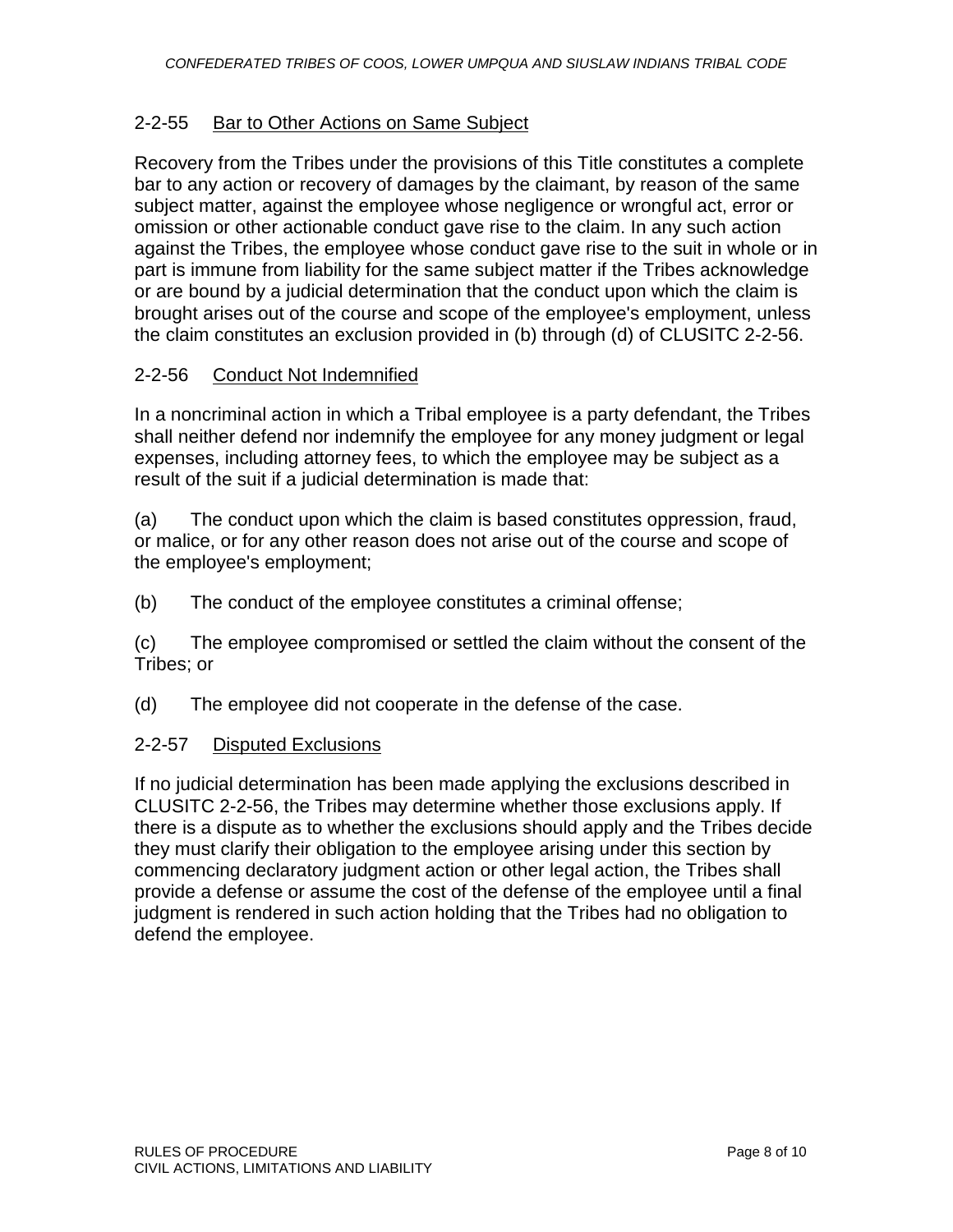# APPENDIX A

# LEGISLATIVE HISTORY AND EDITORIAL CHANGES